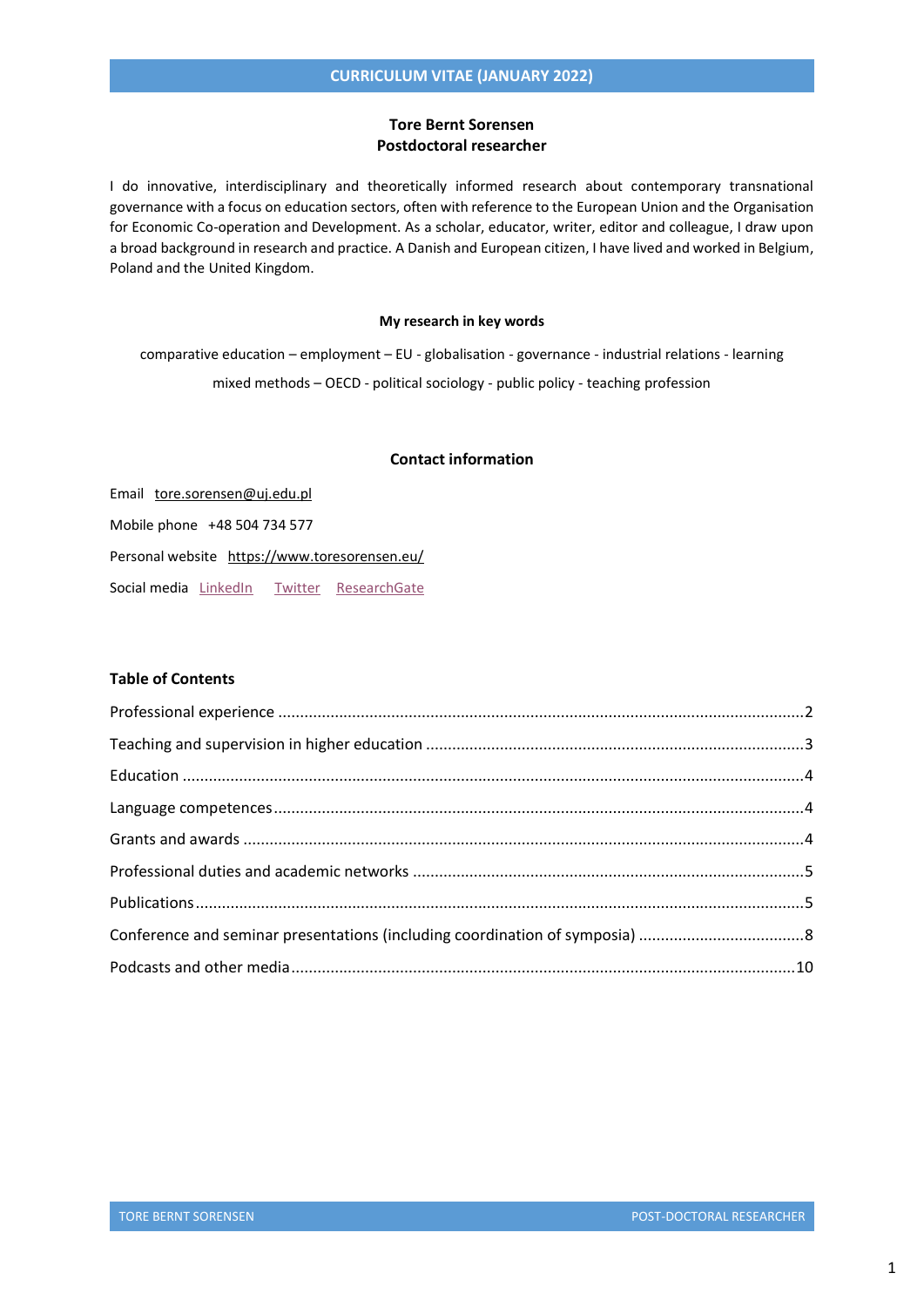#### **Professional experience**

<span id="page-1-0"></span>*Oct 2021 – Sep 2022* **Postdoctoral fellow Taube Centre for Advanced Studies in the Social Sciences Faculty of International and Political Studies Jagiellonian University in Kraków**

"The myths and promises of education: The cultural political economy of educationalisation in European Union governance"

This individual project analyses and theorises how education and learning has been represented as a universal instrument for economic and societal progress in EU policy-making over recent decades. The project is based on the extensive empirical material of key policy documents and interviews collected as part of the project "Social dialogue and industrial relations in education: the challenges of multi-level governance and of privatisation in Europe" (see below). In particular, the project focuses on the roles of the European Commission, the European Economic and Social Committee (EESC), and European cross-sectoral and sectoral social partners in education (ETUC, CEEP, BusinessEurope, ETUCE and EFEE).

## *Sep 2017 – Sep 2021* **Postdoctoral researcher (Assistant de recherche) Institute for the Analysis of Change in Contemporary and Historical Societies (IACS) Université catholique de Louvain**

*March 2020 – March 2021* 

["Social dialogue and industrial relations in education: the challenges of multi-level governance and of](https://www.csee-etuce.org/en/projects/privatisation-and-industrial-relations/4236-description)  [privatisation in Europe"](https://www.csee-etuce.org/en/projects/privatisation-and-industrial-relations/4236-description)

I was the main author and editor of the awarded research proposal, the research design, and final report. The project was funded by the European Commission Directorate-General for Employment, Social Affairs and Inclusion (budget heading 04.03.01.08 "Improving expertise in the field of industrial relations"), coordinated by European Trade Union Committee for Education, and undertaken by a research consortium consisting of UC Louvain, University of Naples Federico II and the University of Warsaw, with 14 researchers involved.

### *Sep 2017 - Nov 2019, and April – Sep 2021*

["Cultural roots and institutional transformations of teachers' careers](https://www.teacherscareers.eu/) and the teaching profession in Europe" [\(TEACHERSCAREERS\)](https://www.teacherscareers.eu/)

Funded by the European Research Council, this Starting Grant project runs over the period 2017 – 2022. The Principal Investigator is Professor Xavier Dumay, UC Louvain, and the research team has comprised six post-doc researchers and one PhD, and collaboration partners in Belgium, France, UK and the US.

Forming part of the project's Work Package 1 "Cognitive frames organizing the evolution of teacher policy internationally and nationally", my main tasks involved extensive literature review and an empirical study of transnational teacher governance, including analysis of key policy documents issued in the period 1990-2020 and 20 interviews with staff in the EU, OECD, European Trade Union Committee for Education (ETUCE), and European Federation of Education Employers (EFEE), as well as research observations at the invitation-only *International Summit for the Teaching Profession 2019* in Helsinki and the *Second European Education Summit* in Brussels September 2019.

## *March - Dec 2012* **Trainee promoted to Temporary Policy Assistant Directorate-General Education and Culture, Unit A.4. Analysis and Studies European Commission, Brussels**

- Analytical, editorial and organisational tasks on the *[First European Survey on Language Competences](https://op.europa.eu/en/publication-detail/-/publication/42ea89dc-373a-4d4f-aa27-9903852cd2e4/language-en/format-PDF/source-116835286)*
- Drafting European Commission "*Rethinking Education*" [Communication package](https://eur-lex.europa.eu/legal-content/EN/LSU/?uri=CELEX:52012DC0669)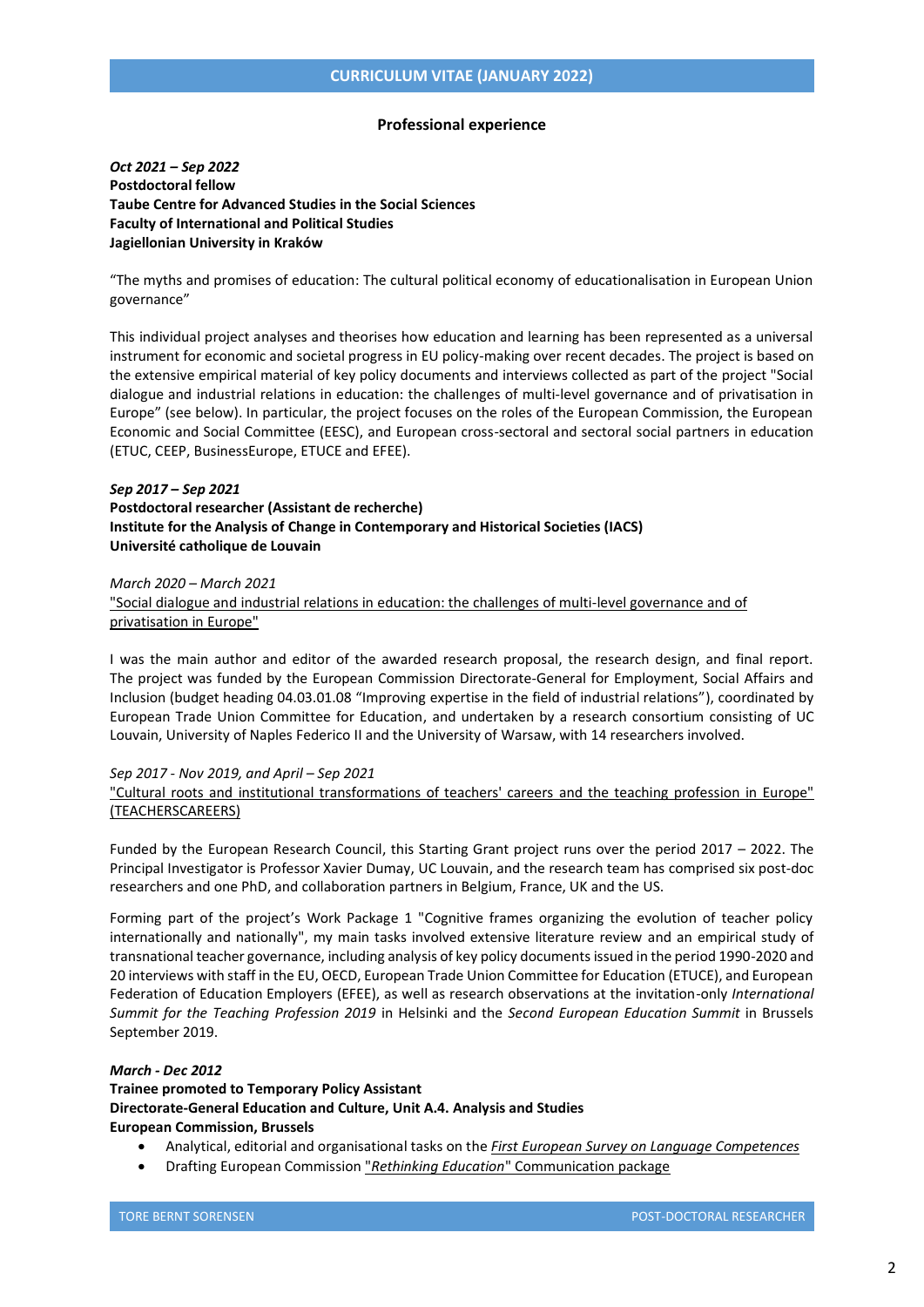# *Jan - Feb 2012* **Teaching Assistant**

## **Cumberland School, East London**

- Teaching Assistant for English as Additional Language
- Curriculum development for teaching literacy in Math

## *Sep 2006 - July 2007 (part-time)* **Research Assistant**

### **Aarhus University, Danish School of Education, Copenhagen**

- Desk research, participant observation, interviews and case studies. EU Socrates-Grundtvig project "Stocktaking study on Lifelong Learning for Democratic Citizenship through Adult Education".
- Co-authoring with Professor Marcella Milana three case studies and a peer-reviewed article in *Scandinavian Journal of Educational Research*

## *Oct 2003 – Oct 2009*

#### **Project Employee**

### **University College UCC, Centre for Bilingualism and Interculturality, Copenhagen**

- Teaching and coordination of approximately twenty multi-session (typically 36-50 hours) professional development on literacy-across-the curriculum and intercultural education for teachers in primary, secondary and adult education in various locations of Denmark.
- Commissioned research on literacy-across-the-curriculum, e.g. for the Municipality of Copenhagen and Danish Ministry of Education, under the leadership of Dr Helle Pia Laursen.

## *Aug 2001- July 2003*

#### **Teacher**

### **Copenhagen Youth School, Course for Foreigners**

- Teaching Danish, Math, English and Physical Education to newly arrived migrants and refugees of age 16- 18.
- Preparing students for national ISCED level 2 final examinations
- <span id="page-2-0"></span>Participation in R&D project on literacy-across-the-curriculum

## **Teaching and supervision in higher education**

In UC Louvain, I was co-supervisor of Jo B. Helgetun's PhD project "Teacher training at the crossroads of the global education policy field and national paths? Case studies in England and France" (Completed in September 2021)

In February 2020 as well as February 2021, I taught two sessions at UC Louvain forming part of the Bachelor and Masters level course « Analyse comparée des systèmes d'enseignement et de formation ». The sessions concerned concepts of justice and education system structures in a global perspective. Course lead: Professor Xavier Dumay, UC Louvain.

As part of the module "Researching Higher Education" (30 credits) at Lancaster University, I taught during autumn 2018 and again in 2019 about literature review methods, followed by on-line student supervision. The module forms part of the doctoral programme "Higher Education: Research, Evaluation and Enhancement" coordinated by Lecturer Janja Komljenovic.

On 4 November 2019, I taught the 3-hours seminar "Education in Comparative Perspective: The educational system of Denmark" forming part of the cross-faculty course "Learning in socially engaged education". The seminar was video-recorded for later use. The course is part of an 'Educative Master'/academic teacher training programme at KU Leuven. Course lead: Professor Maarten Simons, KU Leuven.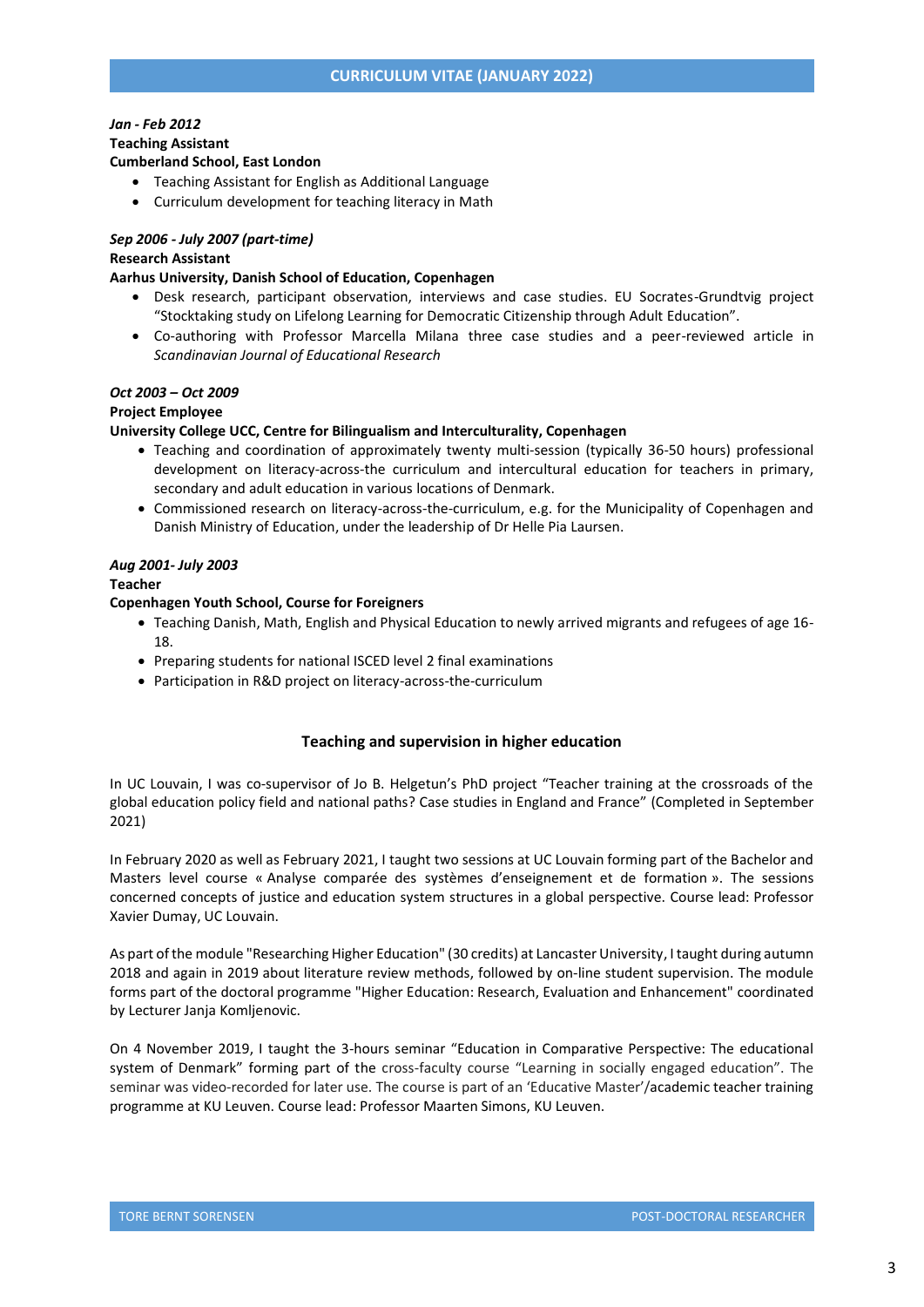#### **Education**

## <span id="page-3-0"></span>*Jan 2013 – June 2017* **Doctor of Philosophy (viva/defense 15 June 2017) Faculty of Social Sciences and Law, Graduate School of Education, University of Bristol (Full-time)**

Doctoral thesis "*Work In Progress: The Political Construction of The OECD Programme Teaching And Learning International Survey*"

Supervisors: Professor Susan Robertson and Professor Roger Dale, University of Bristol

Based on policy documents and 31 interviews with stakeholders in the OECD, EU, the global federation of teacher unions Education International, as well as state authorities, research institutes, and teacher unions in Australia, England and Finland, the doctoral thesis analysed the discourses associated with the coining and development of the TALIS programme into the most comprehensive international survey so far on teachers' work. The analysis of the discourses of the main organisations was contextualised within the soft law governance of the OECD, as well as the EU, a working partner with the OECD on TALIS, and situated the programme in relation to the unprecedented political interest directed towards the teaching profession globally from the 1990s onwards. My doctoral research has formed basis for three chapters in major anthologies and three peer-reviewed articles in highly ranked journals.

During my doctoral programme, I also undertook commissioned research for Education International and Open Society Foundations.

## *2006 - 2011*

#### **Master of Arts in Educational Sociology**

Danish School of Education, Aarhus University (120 ECTS, part-time)

MA dissertation "*The bias of markets: A comparative study of the market form and identity politics in English and Danish compulsory education*" (published by University of Copenhagen in 2011) Supervisor: Associate Professor Stavros Moutsios

## *1995 - 2000*

**Teacher Graduate, ISCED levels 1 and 2**

<span id="page-3-1"></span>Aarhus Dag- og Aftenseminarium, Denmark (240 ECTS, full-time)

#### **Language competences**

Danish native English C2 French B2 Polish A1 Swedish C1

(cf. *Common European Framework of Reference for Languages*)

### **Grants and awards**

<span id="page-3-2"></span>*University of Bristol Postgraduate Scholarship (GBP 53,087)* Maintenance stipend and tuition fees for PhD programme at the Graduate School of Education, University of Bristol (January 2013 - January 2016)

*Worldwide Universities Network Research Mobility Programme (GBP 2,492)* Research visit to Faculty of Education and Social Work, University of Sydney, hosted by Professor Anthony Welch (19 October – 4 December 2015)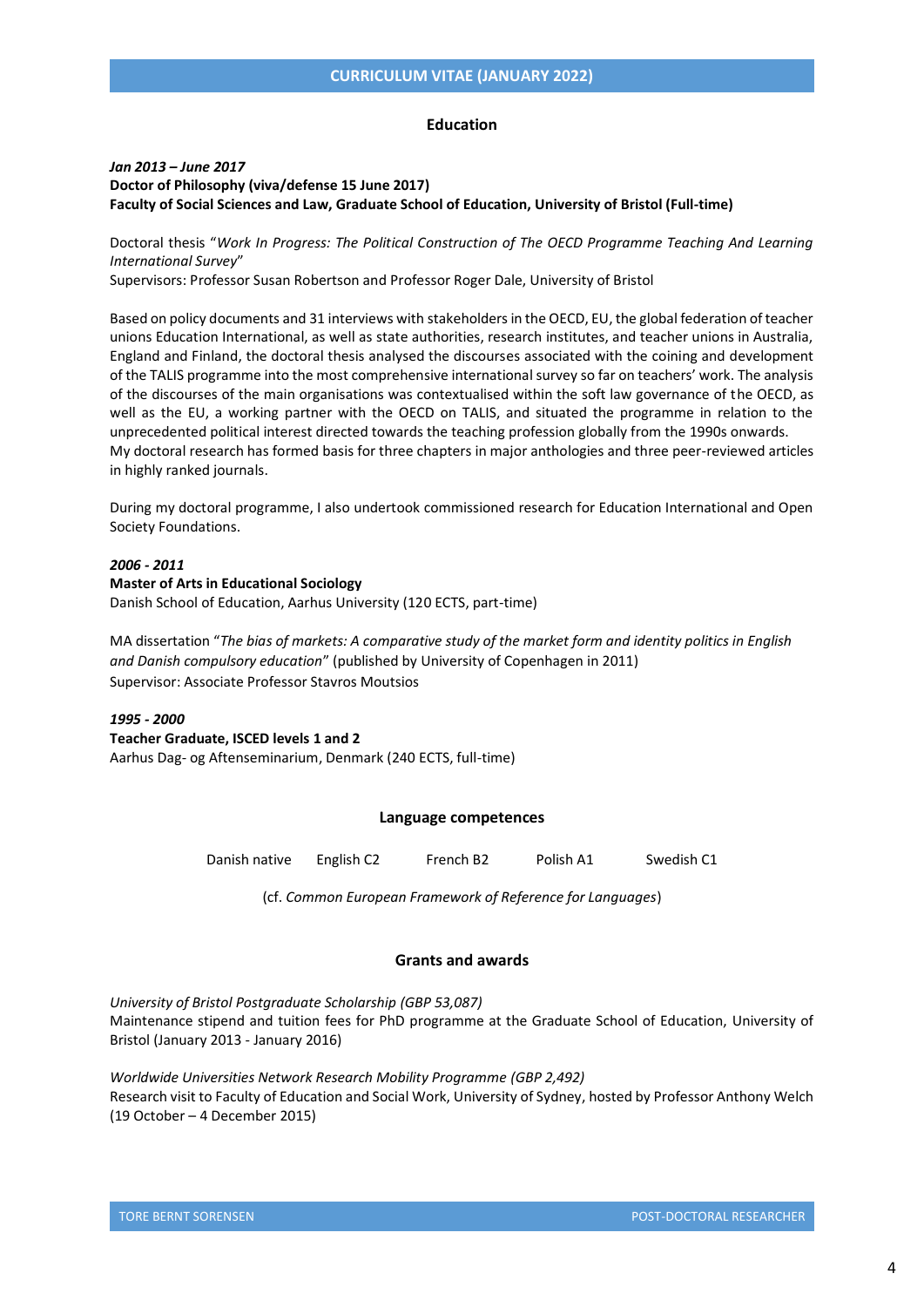#### **Professional duties and academic networks**

#### <span id="page-4-0"></span>**Expert work for the European Commission**

External Expert appointed by the European Commission to evaluate grant applications

#### **Editorial board member**

*European Educational Research Journal* (since August 2018)

#### **Peer reviewer**

*Critical Studies in Education European Educational Research Journal Globalisation, Societies and Education International Journal of Lifelong Education Nordic Journal of Studies in Educational Policy*

**External member** of *[Knowledge, Power and Politics](https://kppcam.net/)* research cluster, Faculty of Education, University of Cambridge

#### **Memberships of professional associations**

Comparative and International Education Society (CIES) Nordic Educational Research Association (NERA) The Society for the Advancement of Socio-Economics (SASE)

#### **Publications**

#### <span id="page-4-1"></span>**Peer-reviewed journal articles**

- Sorensen, T.B., and X. Dumay, 2021. ["Special Section on Teachers, Teaching and Globalization: Introduction"](https://www.journals.uchicago.edu/doi/10.1086/716449), *Comparative Education Review,* 65(4), 723-724. doi[: 10.1086/716449](https://www.journals.uchicago.edu/doi/10.1086/716449)
- Sorensen, T.B., and X. Dumay, 2021. "The Teaching Professions and Globalization: A Scoping Review of the [Anglophone Research Literature",](https://doi.org/10.1086/716418) *Comparative Education Review,* 65(4), 725-749. doi[: 10.1086/716418](https://doi.org/10.1086/716418)
- Sorensen, T.B. 2021. ["The space for challenge in transnational education governance: The case of Education](https://doi.org/10.1080/01596306.2020.1718611)  [International and the OECD TALIS programme",](https://doi.org/10.1080/01596306.2020.1718611) *Discourse: Studies in the Cultural Politics of Education*, 42(4), 572-589, doi: [10.1080/01596306.2020.1718611](https://doi.org/10.1080/01596306.2020.1718611)
- Sorensen, T.B., C. Ydesen and S.L. Robertson, 2021. "Re-reading the OECD and education: the emergence of a [global governing complex](https://7197c151-a9c5-408c-93ba-0d025e3d4cbf.filesusr.com/ugd/266990_90d43c78c7b849c7954deefb8c3c21b6.pdf) – an introduction", *Globalisation, Societies and Education*, 19(2), 99-107. doi: [10.1080/14767724.2021.1897946](https://www.tandfonline.com/doi/full/10.1080/14767724.2021.1897946)
- Sorensen, T.B. and S.L. Robertson, 2020. "O programo da OCDE TALIS: enquadrando, medindo e vendendo [professores de qualidade"](http://www.curriculosemfronteiras.org/vol20iss1articles/sorensen-robertson.html), *Currículo sem Fronteiras*, 20(1), 43-61.
- Sorensen, T.B., and S.L. Robertson, 2020. ["Ordinalization and the OECD's](https://7197c151-a9c5-408c-93ba-0d025e3d4cbf.filesusr.com/ugd/266990_e857c3e2284b4968a92521bfcdbd09f4.pdf) governance of teachers*", Comparative Education Review*, 64(1), 21–45. doi: [10.1086/706758](https://doi.org/10.1086/706758)
- Robertson, S.L., and T.B. Sorensen, 2018. "[Global transformations of the state, governance and teachers' labour:](https://journals.sagepub.com/doi/10.1177/1474904117724573)  [Putting Bernstein's conceptual grammar to work"](https://journals.sagepub.com/doi/10.1177/1474904117724573), *European Educational Research Journal*, 17(4), 470-488.
- Holloway, J., T.B. Sorensen, and A. Verger, 2017. ["Global Perspectives on High-Stakes Teacher Accountability](https://epaa.asu.edu/ojs/article/view/3325)  [Policies: An Introduction](https://epaa.asu.edu/ojs/article/view/3325)*"*. *Education Policy Analysis Archives*, 25(85), 1-18.
- Sorensen, T.B. 2012. "Kortsluttet kosmopolitanisme: Marginaliseringen af engelsk som andetsprog*"* [["Shortcircuited cosmopolitanism: The marginalisation of English as an Additional](https://en.unipress.dk/media/4215/sprogforum_55_b_soerensen2.pdf)  [Language"](https://en.unipress.dk/media/4215/sprogforum_55_b_soerensen2.pdf)]. *Sprogforum* 55, 71-78.
- Sorensen, T.B. 2011. ["The two nationalistic narratives in Danish compulsory education](http://exedra.esec.pt/docs/s-internationalization2/01.pdf)*[",](http://exedra.esec.pt/docs/s-internationalization2/01.pdf) Exedra Revista Cientifica,* 3(1), 15-24.
- Milana, M., and T.B. Sorensen, 2009. ["Promoting Democratic Citizenship Through Non-Formal](https://www.tandfonline.com/doi/abs/10.1080/00313830903043125) Adult Education: [The Case of Denmark](https://www.tandfonline.com/doi/abs/10.1080/00313830903043125)*", Scandinavian Journal of Educational Research,* 53(4), 347-362.

#### **Forthcoming peer-reviewed journal articles**

Sorensen, T.B., and X. Dumay (to be submitted). "Between education and employment: The EU governance architecture and the Europeanisation of teacher policy". *European Educational Research Journal.* In Special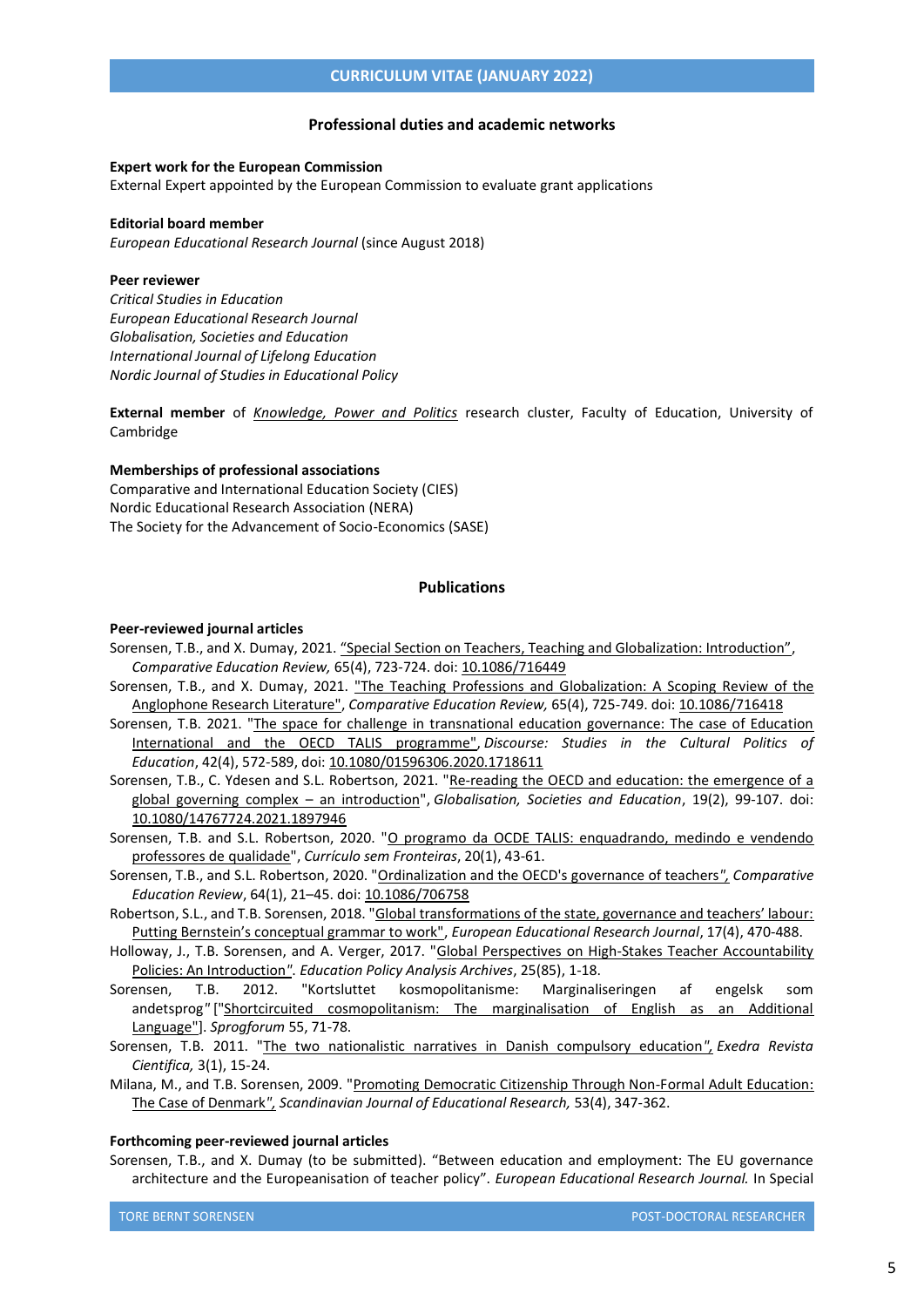Issue "Re-articulating the form of the political: Education governance in the European Union", guest-edited by Tore Bernt Sorensen and Pieter Vanden Broeck. *European Educational Research Journal* (special issue proposal accepted by journal)

#### **Editorial work**

- Tore Bernt Sorensen section editor "Globalization and teacher education" (Introduction chapter and 9 chapters), in *The Palgrave Handbook of Teacher Education Research*, editor-in-chief Ian Menter, University of Oxford and Kazan Federal University (forthcoming 2022)
- Tore Bernt Sorensen and Pieter Vanden Broeck (UC Louvain). Guest-editors of Special Issue "Re-articulating the form of the political: Education governance in the European Union", *European Educational Research Journal* (papers in progress)
- Tore Bernt Sorensen and Xavier Dumay (UC Louvain). Guest-editors of Special Section "Teachers in the context of globalization", *Comparative Education Review,* 65(4), November 2021.
- Tore Bernt Sorensen (UC Louvain), Christian Ydesen (Aalborg University) and Susan L. Robertson (University of Cambridge). Guest-editors of Special Issue ["Re-reading the OECD and education: the emergence of a global](https://www.tandfonline.com/toc/cgse20/19/2)  [governing complex"](https://www.tandfonline.com/toc/cgse20/19/2), *Globalisation, Societies and Education*, 19(2), March 2021.
- Jessica Holloway (Kansas State University), Tore Bernt Sorensen (University of Bristol) and Antoni Verger (Universitat Autònoma de Barcelona). Guest-editors of Special Issue ["Global Perspectives on High-Stakes](https://epaa.asu.edu/ojs/article/view/3325)  [Teacher Accountability Policies",](https://epaa.asu.edu/ojs/article/view/3325) *Education Policy Analysis Archives*, August 2017, 25 (85-93).

## **PhD thesis**

Sorensen, T.B. 2017. *[Work In Progress: The Political Construction of The OECD Programme Teaching And Learning](https://www.researchgate.net/publication/318529888_Work_In_Progress_The_Political_Construction_Of_The_OECD_Programme_Teaching_And_Learning_International_Survey)  [International Survey.](https://www.researchgate.net/publication/318529888_Work_In_Progress_The_Political_Construction_Of_The_OECD_Programme_Teaching_And_Learning_International_Survey)* University of Bristol, Graduate School of Education.

#### **Books**

Sorensen, T.B. 2011. *[The bias of markets: A comparative study of the market form and identity politics in English](https://andetsprogsforskning.ku.dk/forskning/koebenhavnerstudier_i_tosprogethed_/manuskripter/Bind_60_-_Tore_Bernt_S_rensen_-_The_Bias_of_Markets.pdf)  [and Danish compulsory education.](https://andetsprogsforskning.ku.dk/forskning/koebenhavnerstudier_i_tosprogethed_/manuskripter/Bind_60_-_Tore_Bernt_S_rensen_-_The_Bias_of_Markets.pdf)* Copenhagen Studies in Bilingualism, vol. 60. Copenhagen: University of Copenhagen.

[Reviewed by Francesca Gobbo, University of Turin, in](https://journals.sagepub.com/doi/abs/10.2304/eerj.2012.11.3.471) *European Educational Research Journal* 11(3), 471-476

## **Book chapters**

- Sorensen, T.B., forthcoming 2022. "Globalization, teachers and teacher education: themes, theories and methodologies". In *The Palgrave Handbook of Teacher Education Research*, edited by Ian Menter. Springer.
- Milana, M. and T.B. Sorensen, 2020. "Promoção da Cidadania Democrática através da Educação de Adultos Não-Formal: O caso da Dinamarca". In *[Grundtvig e Freire: escolas populares na Dinamarca e no Brasil](http://hdl.handle.net/123456789/2865)*, edited by S. Haddad, 106-128. São Paulo: Ação Educativa

(Paper originally published in *Scandinavian Journal of Educational Research,* 53(4), translated to the Portuguese by Sérgio Haddad)

- Sorensen, T.B., and S.L. Robertson, 2018. "Reframing Teachers' Work for Global Competitiveness: New Global Hierarchies in the Governing of Education"*.* In *The Wiley Handbook of Global Educational Reform*, edited by K.J.Saltman and A.J. Means, 87-112. Wiley-Blackwell.
- Sorensen, T.B., and S.L. Robertson, 2017. "The OECD program TALIS and Framing, Measuring and Selling Quality Teacher™*".* In *Routledge International Handbook of Teacher Quality And Policy*, edited by M. Akiba and G.K. LeTendre, 117-131. Routledge.
- Sorensen, T.B. 2017. "Teachers and the global educational policy field*".* In *The Global Educational Policy Environment in the Fourth Industrial Revolution: Gated, Regulated and Governed*, edited by T.D. Jules, 59-84. Emerald.
- Sorensen, T.B. 2012. "Paradox of liberalism: Citizenship education in Denmark"*.* In *Intercultural Policies and Education*, edited by S. Goncalves and M. Carpenter, 225-244. Bern: Peter Lang.
- Sorensen, T.B. 2012. "The seductive reasoning of Danish compulsory schooling reform"*.* In *Perspectives on European Educational Policy and Practice: papers from the Erasmus Intensive Programme Summer Schools, Haapsalu, Estonia, August 2009 and 2010*, edited by P. Garland, A. Larson, E. Lofstrom and I. Garland. Sheffield: Sheffield Hallam University.
- Sorensen, T. 2008. "Developing teacher competences in facilitating content and language learning among bilingual students in the Danish mainstream classroom"*.* In *Identity, Diversity and Intercultural Dialogue*, edited by S. Goncalves. Coimbra: Instituto Politécnico de Coimbra, Escola Superior de Educação.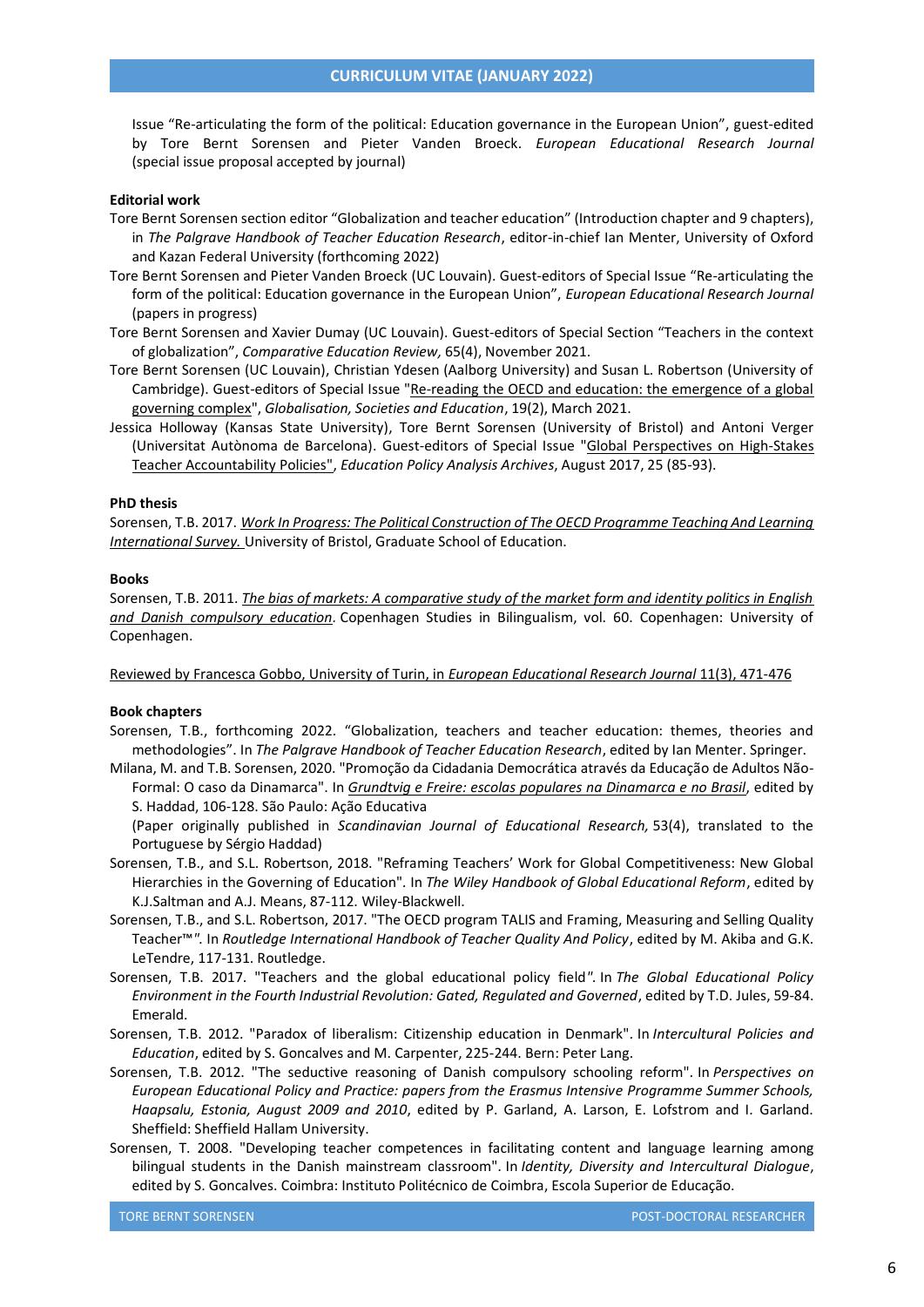#### **Commissioned reports**

- Sorensen, T.B., E. Grimaldi, and T. Gajderowicz (eds. 2021). *[Rhetoric or game changer: Social dialogue and](https://www.csee-etuce.org/en/resources/publications/4335-rhetoric-or-game-changer-social-dialogue-and-industrial-relations-in-education-midst-eu-governance-and-privatisation-in-europe-2021)  [industrial relations in education midst EU governance and privatisation in Europe. Final project report "Social](https://www.csee-etuce.org/en/resources/publications/4335-rhetoric-or-game-changer-social-dialogue-and-industrial-relations-in-education-midst-eu-governance-and-privatisation-in-europe-2021)  [dialogue and industrial relations in education: The challenges of multi-level governance and privatisation in](https://www.csee-etuce.org/en/resources/publications/4335-rhetoric-or-game-changer-social-dialogue-and-industrial-relations-in-education-midst-eu-governance-and-privatisation-in-europe-2021)  Europe" [\(IR-EDUREFORM\).](https://www.csee-etuce.org/en/resources/publications/4335-rhetoric-or-game-changer-social-dialogue-and-industrial-relations-in-education-midst-eu-governance-and-privatisation-in-europe-2021)* Brussels: ETUCE.
- Sørensen, T.B. 2017. *[School vouchers and the privileges of choice](https://www.ei-ie.org/en/woe_homepage/woe_detail/15657/school-vouchers-and-the-privileges-of-choice)*. Brussels: Education International.
- Sørensen, T.B. 2016. *[Value-added measurement or modelling \(VAM\)](http://download.ei-ie.org/Docs/WebDepot/2016_EI_VAM_EN_final_Web.pdf)*. Brussels: Education International.
- Sørensen, T.B. 2015. *[Review of Early Grade Reading Assessment \(EGRA\).](http://download.ei-ie.org/Docs/WebDepot/EGRA%20note%2015%20July%202015.pdf)* Brussels: Education International.
- Barrett, A.M., and T.B. Sorensen. 2015. *[Indicators for All? Monitoring Quality and Equity for a Broad and Bold](https://www.opensocietyfoundations.org/publications/indicators-broad-bold-education-agenda)  [Post-2015 Global Education Agenda](https://www.opensocietyfoundations.org/publications/indicators-broad-bold-education-agenda)*. New York: Open Society Foundations.
- Sørensen, T. 2008. *[Eksplicit fokus på sproget -samarbejde i natur/teknik og dansk som andetsprog](http://static.uvm.dk/Publikationer/2008/sprogogfag/hel.html#kap1)* ['Explicit focus on language – co-operation in Nature/Technics and Danish as a Second Language']. In [Sproget med i alle fag:](http://static.uvm.dk/Publikationer/2008/sprogogfag/hel.html)  [Andetsprog og didaktik i folkeskolen,](http://static.uvm.dk/Publikationer/2008/sprogogfag/hel.html) edited by Helle Pia Laursen, Line Møller Daugaard, Ulla Lundqvist, and Tore Sørensen. Copenhagen: Danish Ministry of Education.
- Sørensen, T., and H.P. Laursen. 2008. *[Skriftsproget i natur/teknik](http://static.uvm.dk/Publikationer/2008/sprogogfag/hel.html#kap9)* ['Written language in the subject Nature/Technics']. In [Sproget med i alle fag: Andetsprog og didaktik i folkeskolen,](http://static.uvm.dk/Publikationer/2008/sprogogfag/hel.html) edited by Helle Pia Laursen, Line Møller Daugaard, Ulla Lundqvist, and Tore Sørensen. Copenhagen: Danish Ministry of Education.
- Milana, M., and T.B. Sørensen. 2007. *[Case study: The World is Burning \(Krogerup Højskole\),](http://pure.au.dk/portal/en/publications/case-study-the-world-is-burning-krogerup-hoejskole-dk(a18094c0-8601-11dc-86bd-000ea68e967b).html) DK. The stocktaking [study on Lifelong Learning for Democratic Citizenship through Adult Education](http://pure.au.dk/portal/en/publications/case-study-the-world-is-burning-krogerup-hoejskole-dk(a18094c0-8601-11dc-86bd-000ea68e967b).html)* (funded by the EU Socrates-Grundtvig scheme).
- Milana, M., and T.B. Sørensen. 2007. *Case study: Teaching European Active Citizenship (TEACh)-course1, EU. The stocktaking study on Lifelong Learning for Democratic Citizenship through Adult Education* (funded by the EU Socrates-Grundtvig scheme)
- Milana, M., and T.B. Sørensen. 2007. *[Case study: the project "Udspil"1 \(Dag Højskoler\), DK. The stocktaking study](http://pure.au.dk/portal/da/publications/case-study(8cc48150-a17b-11dc-9987-000ea68e967b).html)  [on Lifelong Learning for Democratic Citizenship through Adult Education](http://pure.au.dk/portal/da/publications/case-study(8cc48150-a17b-11dc-9987-000ea68e967b).html)* (funded by the EU Socrates-Grundtvig scheme).
- Jensen, A.E., E. Høj, I.M. Jacobsen, I.F. Hansen, L. Bernhard, and T. Sørensen. 2006. *Danskfaget på mellemtrinnet og de tosprogede elever* [Danish in the intermediate stage and the bilingual pupils']. In Dansk som andetsprog i relation til danskfaget, edited by H.P. Laursen. CVU København & Nordsjælland and Københavns Kommune.
- Andersen, M.W., S. Gormsen, K. Haase, C. Hagbo, J. Høegh, S.G. Larsen, W. Schneider, and T. Sørensen. 2003. *Undervisning af tosprogede elever i matematik* [Teaching bilingual pupils in Mathematics]. In Dansk som andetsprog i fagene, edited by H.P. Laursen. CVU København & Nordsjælland and Københavns Kommune.

#### **Blogposts**

*[Commitment to social dialogue in education in the European Union: rhetoric or game-changer?](https://www.ei-ie.org/en/item/24946:commitment-to-social-dialogue-in-education-in-the-european-union-rhetoric-or-game-changer)* (lead author w/ Emiliano Grimaldi and Tomasz Gajderowicz). Educational International, 18 May 2021

*[The need for strategy and teacher activism in transnational governance.](http://bit.ly/3bjuKVH)* Worlds of Education, 23 March 2020 *[The possibilities for South-North dialogue in education research](https://worldsofeducation.org/en/woe_homepage/woe_detail/15771/the-possibilities-for-south-north-dialogue-in-education-research-by-tore-bernt-sorensen)*. Worlds of Education, 27 March 2018

*[Learning assessment and assessment learning: International large-scale assessment and the politics of capacity](https://edgesf.wordpress.com/2016/06/28/learning-assessment-and-assessment-learning-international-large-scale-assessment-and-the-politics-of-capacity-building-by-tore-bernt-sorensen/)[building](https://edgesf.wordpress.com/2016/06/28/learning-assessment-and-assessment-learning-international-large-scale-assessment-and-the-politics-of-capacity-building-by-tore-bernt-sorensen/)*. Globalisation, Education & Social Futures, University of Bristol, 28 June 2016

*[VAM, school effectiveness and the politics of distraction.](https://www.worldsofeducation.org/en/woe_homepage/woe_detail/4847/vam-school-effectiveness-and-the-politics-of-distraction)* Worlds of Education, 29 February 2016 *[Race to the bottom: big data and teacher evaluation frameworks](https://www.researchgate.net/publication/303458306_Race_to_the_bottom_big_data_and_teacher_evaluation_frameworks)*. In G20, Turkey: The Antalya Summit November

2015, edited by Munk School of Global Affairs, G20 Research Group, University of Toronto, 114

*[Distance, proximity and Australia in global education](https://edgesf.wordpress.com/2015/12/07/distance-proximity-and-australia-in-global-education-governance/) governance.* Globalisation, Education & Social Futures, University of Bristol, 7 December 2015

*[A critical review of Early Grade](https://www.worldsofeducation.org/en/woe_homepage/woe_detail/4817/a-critical-review-of-early-grade-reading-assessment-egra) [Reading Assessment \(EGRA\).](https://www.worldsofeducation.org/en/woe_homepage/woe_detail/4817/a-critical-review-of-early-grade-reading-assessment-egra)* Worlds of Education, 30 September 2015

*[The Politics of Indicator Development in the Education 2030 Framework for Action](https://www.norrag.org/the-politics-of-indicator-development-in-the-education-2030-framework-for-action/)*. NORRAG NEWSbite, 9 July 2015

#### **Journal articles, non-peer reviewed**

Sorensen, T.B. (2021). ["Wie stopt macht van de markt?"](https://didactiefonline.nl/artikel/wie-stopt-macht-van-de-markt) *Didactief* 51(9): 15-19.

- Sørensen, T.B. 2009. "Skoleudvikling og tosprogede elever" [In English: 'School development and bilingual pupils']. Månedsmagasinet Skolen 15(6), 20-21.
- Sørensen, T.B. 2009. "Anerkendende efteruddannelse tager højde for sammenhængen" ['Recognition in inservice training implies taking the context into account']. *Sprog & Integration*, no. 3, 2009, 20-22.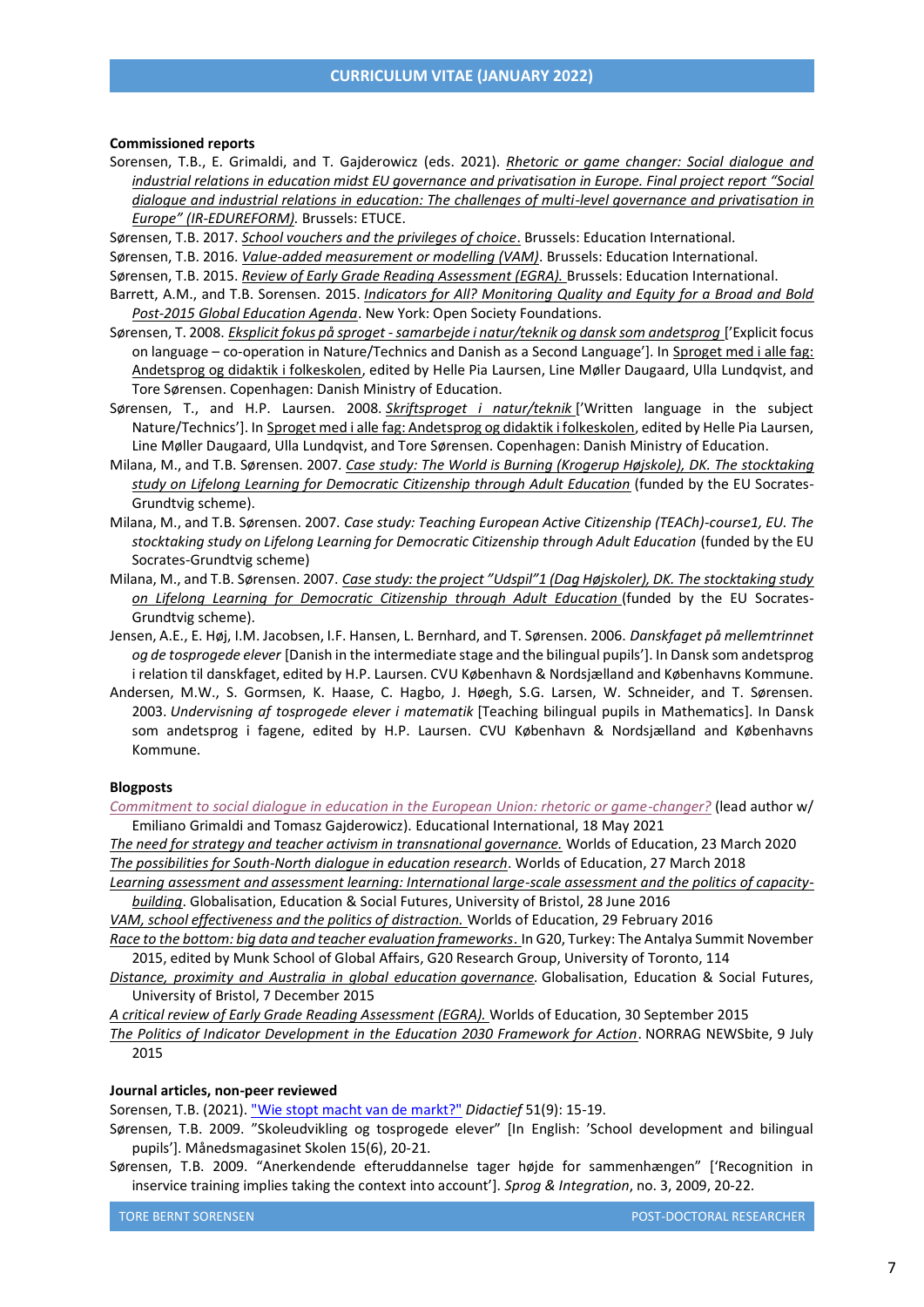- Sørensen, T.B. 2009. "Uddannelse i konkurrencestaten Danmark" ['Education in the competition state Denmark']. *Sprog & Integration*, no. 2, 2009, 3-5.
- Sørensen, T.B. 2009. "»Tænk, hvis vi fik fred til at drive skole«" ['"Imagine if we were given peace to run our school"']. *Sprog & Integration*, no. 2, 2009, 14-15.
- Sørensen, T.B. 2009. "»Skrivebordsarbejde stjæler tid fra det væsentligste«" ['"Time is used on desk work rather than the most important"']. *Sprog & Integration*, no. 2, 2009, 10-11.
- Sørensen, T.B. 2009. "»Det er svært at være racistisk over for sin familie«" ['"It is hard to be racist against your family"']. *Sprog & Integration*, no. 2, 2009.
- Sørensen, T.B. 2008. "Mundtlighedsdidaktik i grundskolens fag" ['Oral pedagogy in compulsory education']. *Sprog & Integration*, no. 4, 2008, 24-25.
- Sørensen, T.B. 2008. "Globalisering og kulturel protektionisme" ['Globalisation and cultural protectionism']. *Sprog & Integration*, no. 3, 2008, 4-6.
- Sørensen, T. 2006. "Den fortsatte udvikling af læsekompetence hos tosprogede unge" ['The further literacy development among young bilingual studients']. *Sprog & Integration*, no. 3, 2006, 19-21.
- Sørensen, T. 2004. "Matematikundervisning i flerstemmighedens rum" ['A polyvocal space for Math teaching']. *Sprog & Integration*, no. 4, 2004, 20-22.
- <span id="page-7-0"></span>Sørensen, T. 2004. "Dansk som andetsprog i matematik – overvejelser om praksis" ['Danish as a Second Language and Mathematics – reflections about practice']. *UFE-Tema 2004. Andetsprogsdimensionen i fagene: Faglærere er også sproglærere.*

## **Conference and seminar presentations (including coordination of symposia)**

#### **2021**

(with Xavier Dumay) "Managing Tensions in the European Sectoral Social Dialogue in Education". Part of symposium "New policy instruments for education and training in Europe: Generating productive tensions" *European Conference on Education Research (ECER), 6–10 September 2021*

(with Xavier Dumay and Juliette Fontaine) "Social dialogue and industrial relations in education: The challenges of multi-level governance and privatisation in Europe" *GIRSEF seminar, UC Louvain, 2 April 2021*

(with Xavier Dumay, Emiliano Grimaldi, Francesca Peruzzo and Sylwia Wrona) "Industrial relations in Europe in transformation: how education privatisation, liberalisation and reforms are changing teachers' world of work" *ETUCE conference "Education in Europe From Resistance to Recovery: Public Investment, Privatisation, Reforms and the role of Industrial Relations", 31 March 2021*

#### **2020**

"Privatisation paths in and of education in Europe: challenges to the nature of education as a public good" *Workshop "Privatisation in and of education: do we have it here?" convened by European Trade Union Committee for Education (ETUCE), 27 November 2020*

(with Xavier Dumay) "Between education and employment: The EU governance architecture and the Europeanisation of teacher policy"

*Virtual Workshop "Education and Training Policies in Europe", Hertie School of Governance, 23 April 2020*

"When can literature be used as empirical data? The aims, types and methods of literature reviews" *Centre for Higher Education Research and Evaluation, Lancaster University, 8 April 2020*

#### **2019**

"Between education and employment: EU governance and the Europeanisation of teacher policy" *Faculty of Education, University of Cambridge, 20 November 2019*

Organisation of Symposium "Re-articulating the form of the political: Education governance in the European Union", including paper (with Xavier Dumay) "European Union Governance, Social Dialogue And The Teacher Workforce"

*European Conference on Education Research (ECER), Hamburg, 3-6 September 2019*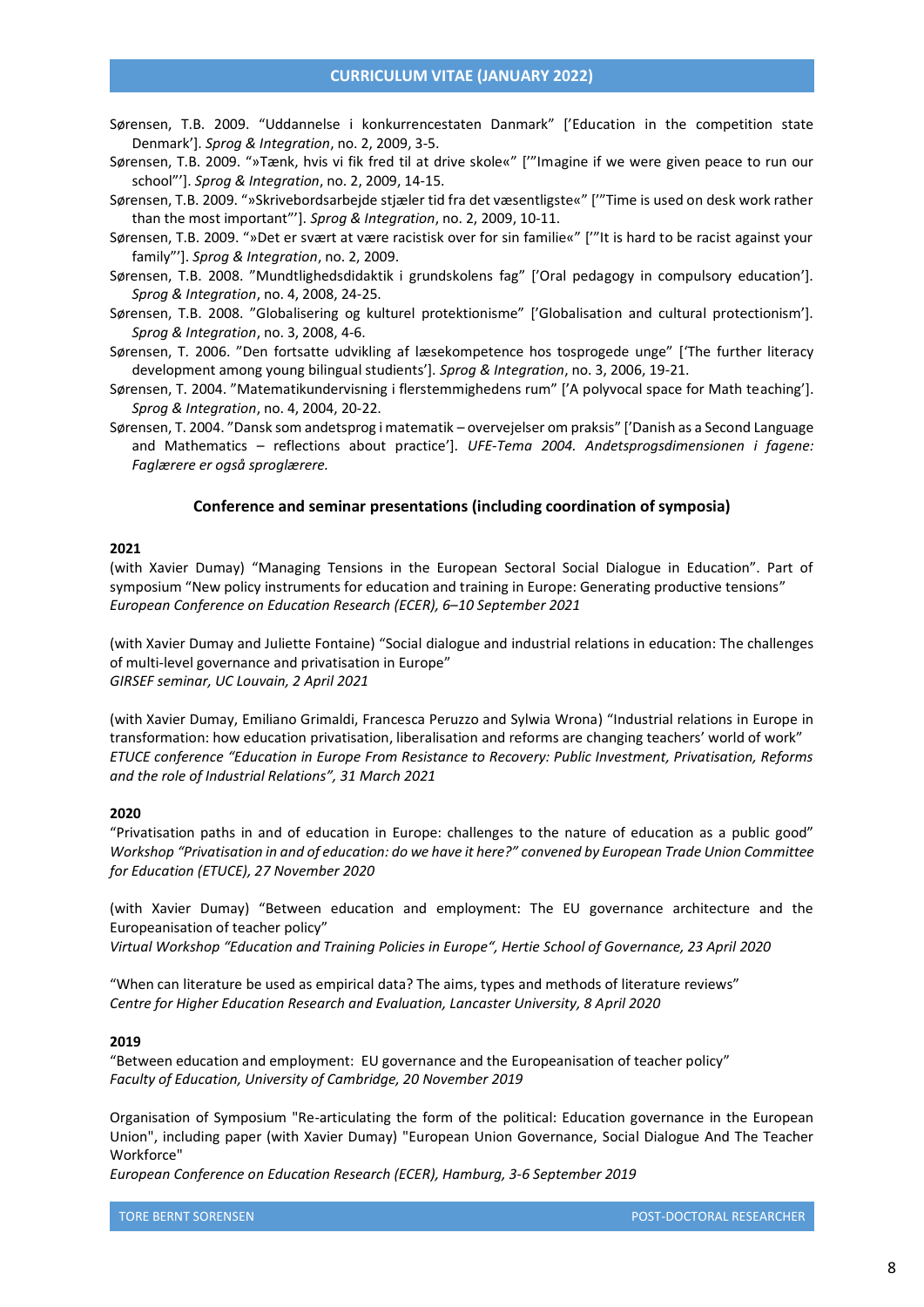(with Xavier Dumay) "The teaching professions in the context of globalisation: A scoping review of the literature" *GIRSEF seminar, Université Catholique de Louvain, 5 April 2019*

"The teacher workforce and social dialogue in the EU and the OECD" *Colloque 20 Ans de GIRSEF, 30 January 2019*

#### **2018**

Organisation of Symposium (with Xavier Dumay) "Teachers in the context of globalisation: Prospects for an expanding field", including paper (with Xavier Dumay) "The teaching professions in the context of Europeanisation and globalisation: A systematic literature review" *European Conference on Education Research (ECER), Bolzano, 4-7 September 2018*

"The cultural political economy of the OECD TALIS programme" *European Conference on Education Research (ECER), Bolzano, 4-7 September 2018*

"What are the implications of personalizing learning for the future of public education in our global culture of competitive comparison?"

*Twin Peaks Research Summit, Banff, 15 April 2018*

Organisation of Panel Session "The teaching professions and knowledge exchange in the context of globalization", including paper (with Xavier Dumay) "The teaching professions and knowledge exchange in the context of globalization"

*Annual Conference of the Comparative and International Education Society (CIES), Mexico City, 25-29 March 2018*

"The teaching professions in the context of globalisation: A systematic literature review" *University of Cambridge, Culture, Politics and Social Justice Academic Seminar, 7 February*

## **2017**

"Teacher appraisal and feedback: The practical argumentation of the OECD, the World Bank, and the European Commission"

*American Educational Research Association (AERA) Annual Meeting, San Antonio, TX, 27 April – 1 May 2017*

#### **2016**

"Teacher appraisal and feedback: The practical argumentation of the European Commission, the OECD, and the World Bank". Symposium "Global Perspectives on Market-Based Teacher Accountability Policies"

*European Conference on Educational Research (ECER), Dublin, 23–26 August 2016*

"The uses of international comparative data for political objectives: the OECD TALIS programme and initial teacher education reform in England and Finland"

*Universities in the Knowledge Economy (UNIKE) conference, Danish School of Education, Aarhus University, 15- 17 June 2016*

"The state in the global educational policy field: Finland, England and the OECD TALIS programme" *Education, Culture and Society Forum, Laboratory for Education and Society, KU Leuven, 18 March 2016*

"The state in the global educational policy field: Finland, England and the OECD TALIS programme" *Nordic Educational Research Association (NERA) conference, Helsinki, 9-11 March 2016*

"Dimensions of acceptability: England in the OECD TALIS programme" *Work-In-Progress seminar, Graduate School of Education, University of Bristol, 29 February 2016*

### **2015**

"Why are teachers on the global policy agenda? The practical argumentation of the OECD, the European Commission, teacher unions and business"

*Faculty of Education and Social Work, University of Sydney, 1 December 2015*